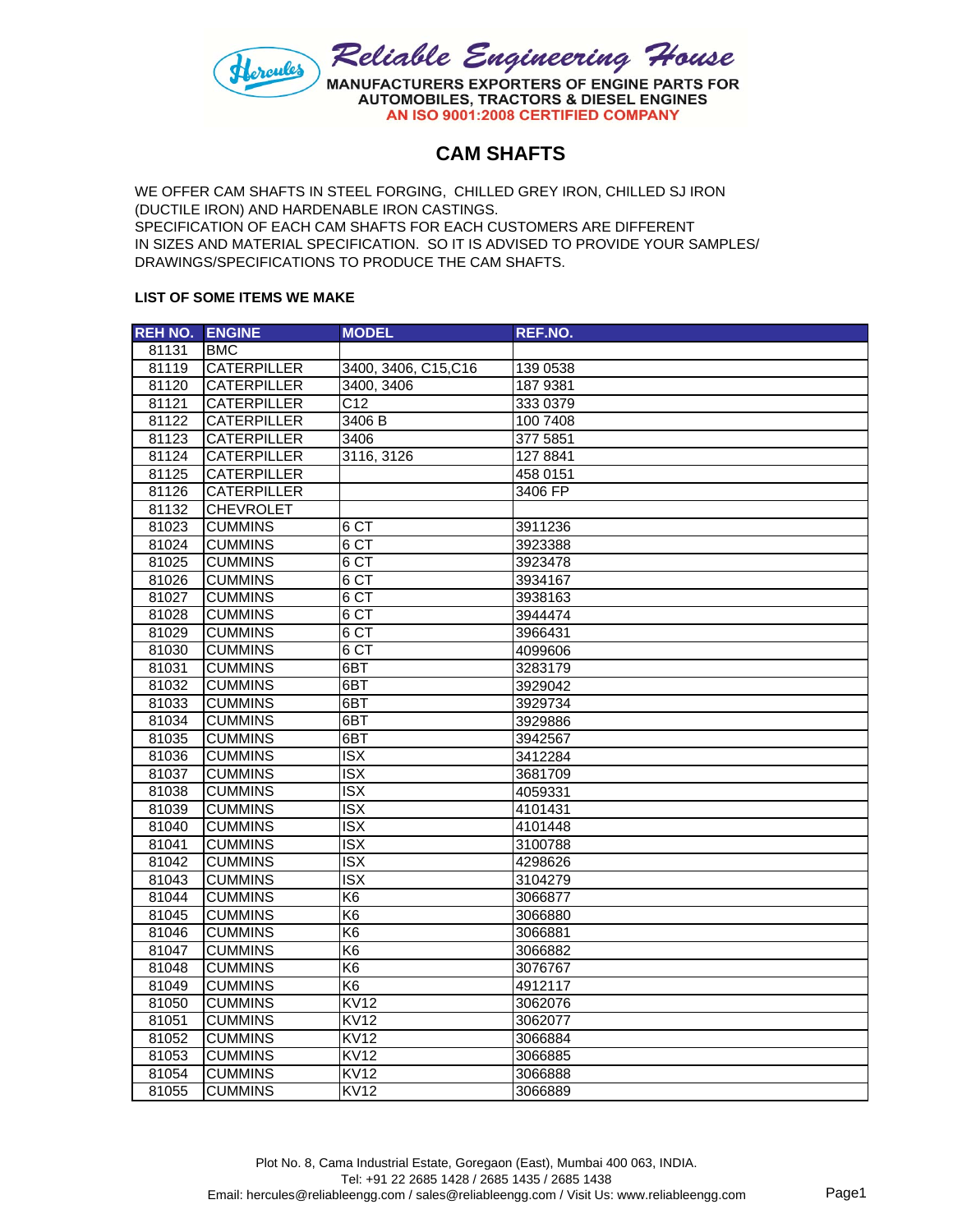

AN ISO 9001:2008 CERTIFIED COMPANY

| <b>REH NO.</b> | <b>ENGINE</b>                                  | <b>MODEL</b>    | REF.NO.                |
|----------------|------------------------------------------------|-----------------|------------------------|
| 81056          | <b>CUMMINS</b>                                 | <b>KV16</b>     | 3006298                |
| 81057          | <b>CUMMINS</b>                                 | <b>KV16</b>     | 3006299                |
| 81058          | <b>CUMMINS</b>                                 | <b>KV16</b>     | 3066898                |
| 81059          | <b>CUMMINS</b>                                 | <b>KV16</b>     | 3066899                |
| 81060          | <b>CUMMINS</b>                                 | <b>KV16</b>     | 3074304                |
| 81061          | <b>CUMMINS</b>                                 | <b>KV16</b>     | 3074305                |
| 81062          | <b>CUMMINS</b>                                 | <b>KV16</b>     | 3076765                |
| 81063          | <b>CUMMINS</b>                                 | <b>KV16</b>     | 3076766                |
| 81064          | <b>CUMMINS</b>                                 | <b>KV16</b>     | 3098738                |
| 81065          | <b>CUMMINS</b>                                 | <b>KV16</b>     | 3098739                |
| 81066          | <b>CUMMINS</b>                                 | L <sub>10</sub> | 3036117                |
| 81067          | <b>CUMMINS</b>                                 | L <sub>10</sub> | 3037523                |
| 81068          | <b>CUMMINS</b>                                 | $L$ 10          | 3804823                |
| 81069          | <b>CUMMINS</b>                                 | $L$ 10          | 3895792                |
| 81070          | <b>CUMMINS</b>                                 | $L$ 10          | 3895801                |
| 81071          | <b>CUMMINS</b>                                 | L <sub>10</sub> | 3895805                |
| 81072          | <b>CUMMINS</b>                                 | L 10            | 3895809                |
| 81073          | <b>CUMMINS</b>                                 | M11             | 3084568                |
| 81074          | <b>CUMMINS</b>                                 | M11             | 3097267                |
| 81075          | <b>CUMMINS</b>                                 | M <sub>11</sub> | 3167446                |
| 81076          | <b>CUMMINS</b>                                 | M11             | 3348374                |
| 81077          | <b>CUMMINS</b>                                 | M11             | 4004556                |
| 81078          | <b>CUMMINS</b>                                 | M11             | 4022816                |
| 81079          | <b>CUMMINS</b>                                 | M11             | 4022823                |
| 81080          | <b>CUMMINS</b>                                 | M11             | 4059893                |
| 81081          | <b>CUMMINS</b>                                 | M11             | 4083012                |
| 81014          | <b>CUMMINS</b>                                 | N <sub>14</sub> | 3800855                |
| 81015          | <b>CUMMINS</b>                                 | NT-855          | 3049024                |
| 81016          | <b>CUMMINS</b>                                 | NT-855          | 3608786                |
| 81082          | <b>CUMMINS</b>                                 | NT BC           | 3000850                |
| 81083          | <b>CUMMINS</b>                                 | NT BC           | 3023871                |
| 81084          | <b>CUMMINS</b>                                 | NT BC           | 3025517                |
| 81085          | <b>CUMMINS</b>                                 | NT BC           | 3036697                |
| 81086          | <b>CUMMINS</b>                                 | NT BC           | 3042568                |
| 81087          | <b>CUMMINS</b>                                 | NT BC           | 3044767                |
| 81088          | <b>CUMMINS</b>                                 | $NT$ BC         | 3083932                |
| 81089          | <b>CUMMINS</b>                                 | NT BC           | 3087651                |
| 81090          | <b>CUMMINS</b>                                 | NT BC           | 3087652                |
| 81091          | <b>CUMMINS</b>                                 | NT BC           | 3087654                |
| 81092          | <b>CUMMINS</b>                                 | NT BC           | 3608786                |
| 81093          | <b>CUMMINS</b>                                 | NT BC           | 3608787                |
| 81094          | <b>CUMMINS</b>                                 | NT BC           | 3801448                |
| 81095          | <b>CUMMINS</b>                                 | NT BC           | 3801668                |
| 81096          | <b>CUMMINS</b>                                 | NT BC           | 3801749                |
| 81097          | <b>CUMMINS</b>                                 | NT BC           | 3803900                |
| 81098          | <b>CUMMINS</b>                                 | NT BC           | 4024849                |
| 81099          | <b>CUMMINS</b>                                 | NT BC           | 4025955                |
| 81100<br>81101 | <b>DETROIT DIESEL</b><br><b>DETROIT DIESEL</b> |                 | 2351-3565<br>2352-8309 |
| 81102          | <b>DETROIT DIESEL</b>                          |                 | 2352-4912              |
| 81103          | <b>DETROIT DIESEL</b>                          |                 | 2352-1681              |
| 81104          | <b>DETROIT DIESEL</b>                          |                 | 5101271                |
| 81105          | <b>DETROIT DIESEL</b>                          |                 | 5101272                |
|                |                                                |                 |                        |